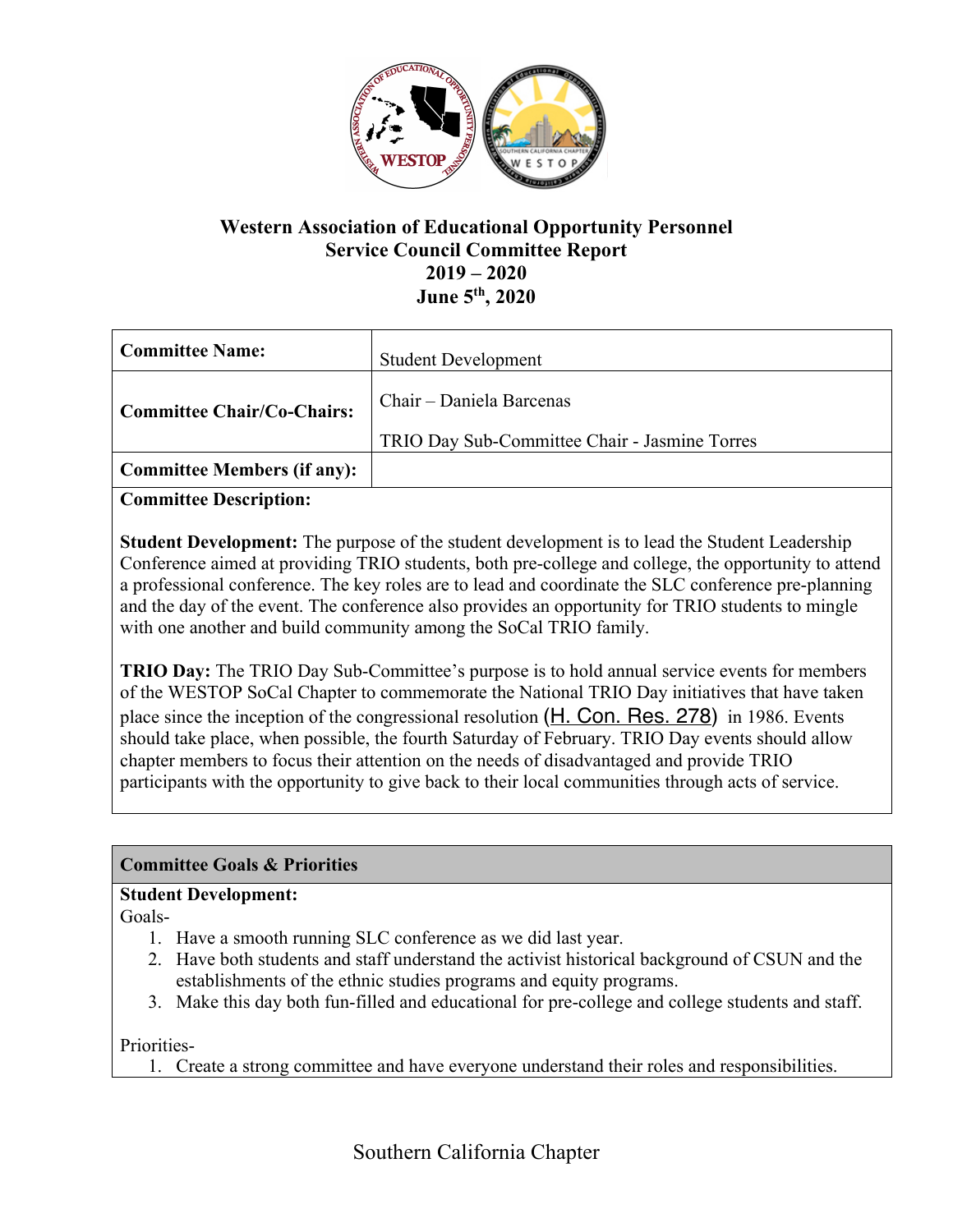

- 2. Focus on providing workshops that would be beneficial for both pre-college and college students.
- 3. Have both students and staff leave CSUN truly understand the welcoming campus culture we have.

## **TRIO Day:**

 $G$ oals –

- 1. Transition with the previous Sub-Committee Chair, Laura Orozco completed September 2019
- 2. Communicate updates to the WESTOP SoCal Board and Members Pending
- 3. Implement seamless events at our current 3 locations: Los Angeles, Inland Empire, San Diego – Pending Day-Of Event

Priorities –

- 1. Transitioning as the primary contact for each of our service sites Completed September 2019
- 2. Gather all pertinent information so that RSVP information can be sent to the membership Completed January – February 2020
- 3. Create sub-committees for each site for day-of implementation Completed January February 2020
- 4. Create follow-up surveys so that data can be used to enhance the next year's TRIO Day Incomplete

## **Committee Updates**

#### **Student Development:**

- 1. Due to the COVID-19 pandemic, SLC has been postponed, however no future date has been discussed.
- 2. SLC scholarships were awarded.
	- Pre-college recipients:
		- -Betlehem Nebiyou Mamo- Loyola Marymount University, Upward Bound -Lariece Charlene Reyna- Cal State San Marcos, Upward Bound

College Recipients:

- Jerry Tovar- California Lutheran University, Student Support Services -Joanna Ramirez- Cal State Northridge, Student Support Services

## **TRIO Day:**

1. TRIO Day Chair will be stepping down to focus on doctoral program. Thank you to everyone who made this year a success and for supporting me and the event.